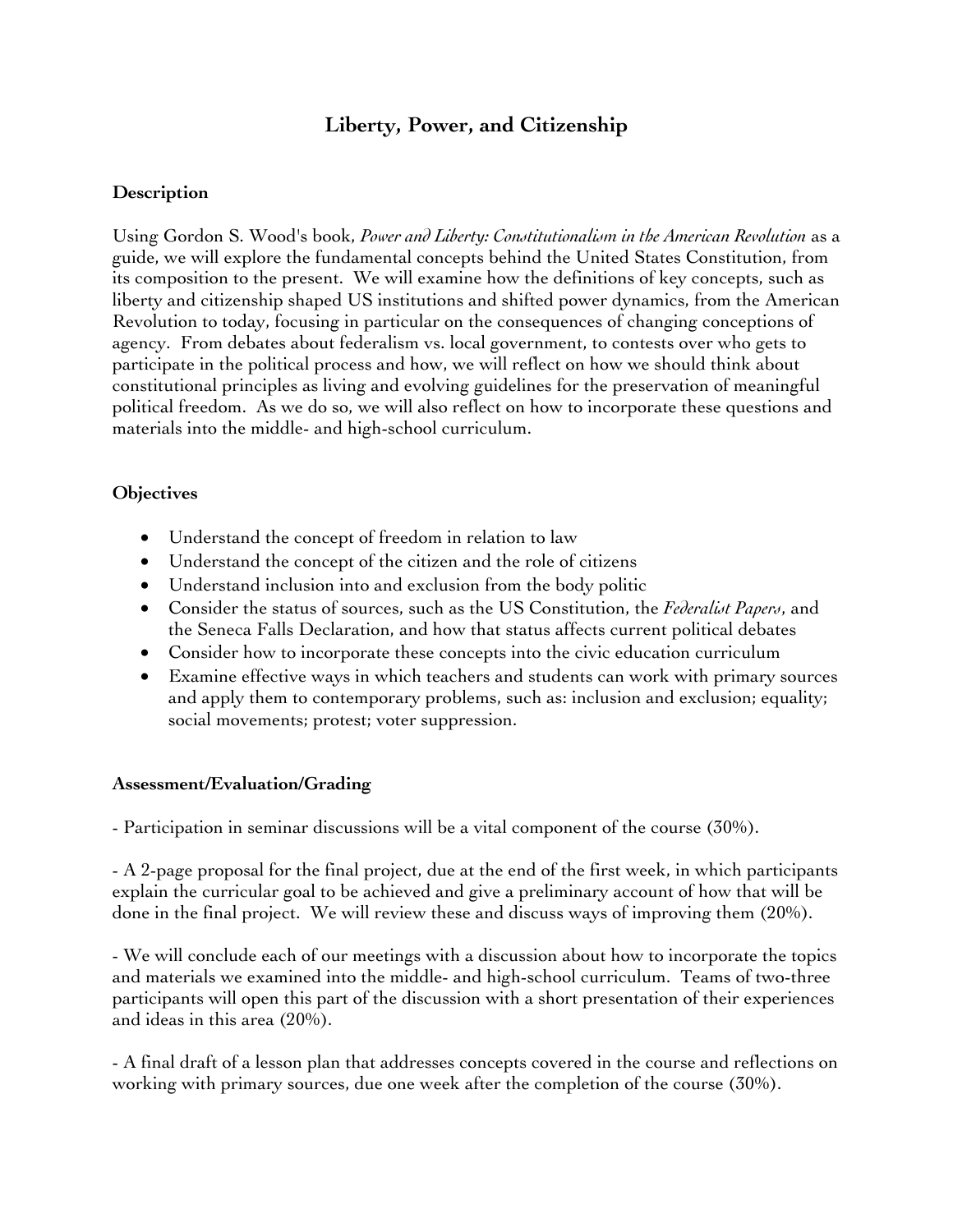#### **Expectations**

For each session, the course participants will be expected to come prepared to discuss a set of reading completed in advance. We will also use an online tool, such as Perusall or Canvas, to comment on the texts and raise questions for discussion. Participants will be expected to contribute to discussions and to complete the proposal and final project described above, in a timely manner.

#### **Readings**

Please see the schedule, below. These will be made available in hard copy before the beginning of the course and on the course's Canvas site.

#### **Accessibility Statement**

#### **Academic Support at the StAAR Center:**

The StAAR Center (formerly the Academic Resource Center and Student Accessibility Services) offers a variety of resources to all students (both undergraduate and graduate) in the Schools of Arts and Science, Engineering, the SMFA and Fletcher; services are free to all enrolled students. Students may make an appointment to work on any writing-related project or assignment, attend subject tutoring in a variety of disciplines, or meet with an academic coach to hone fundamental academic skills like time management or overcoming procrastination. Students can make an appointment for any of these services by visiting go.tufts.edu/TutorFinder, or by visiting our website (https://students.tufts.edu/staar-center).

#### **Accommodations for Students with Disabilities:**

Tufts University values the diversity of our students, staff, and faculty; recognizing the important contribution each student makes to our unique community. Tufts is committed to providing equal access and support to all qualified students through the provision of reasonable accommodations so that each student may fully participate in the Tufts experience. If you have a disability that requires reasonable accommodations, please contact the StAAR Center (formerly Student Accessibility Services) at StaarCenter@tufts.edu or 617-627- 4539 to make an appointment with an accessibility representative to determine appropriate accommodations. Please be aware that accommodations cannot be enacted retroactively, making timeliness a critical aspect for their provision.

#### **Student Accessibility Services:** https://students.tufts.edu/student-accessibility-services

#### **Academic Integrity Policy**

Please consult Tufts' academic integrity policy: https://students.tufts.edu/studentaffairs/student-life-policies/academic-integrity-policy

#### **Academic Resource Center**

https://students.tufts.edu/academic-advice-and-support/academic-resource-center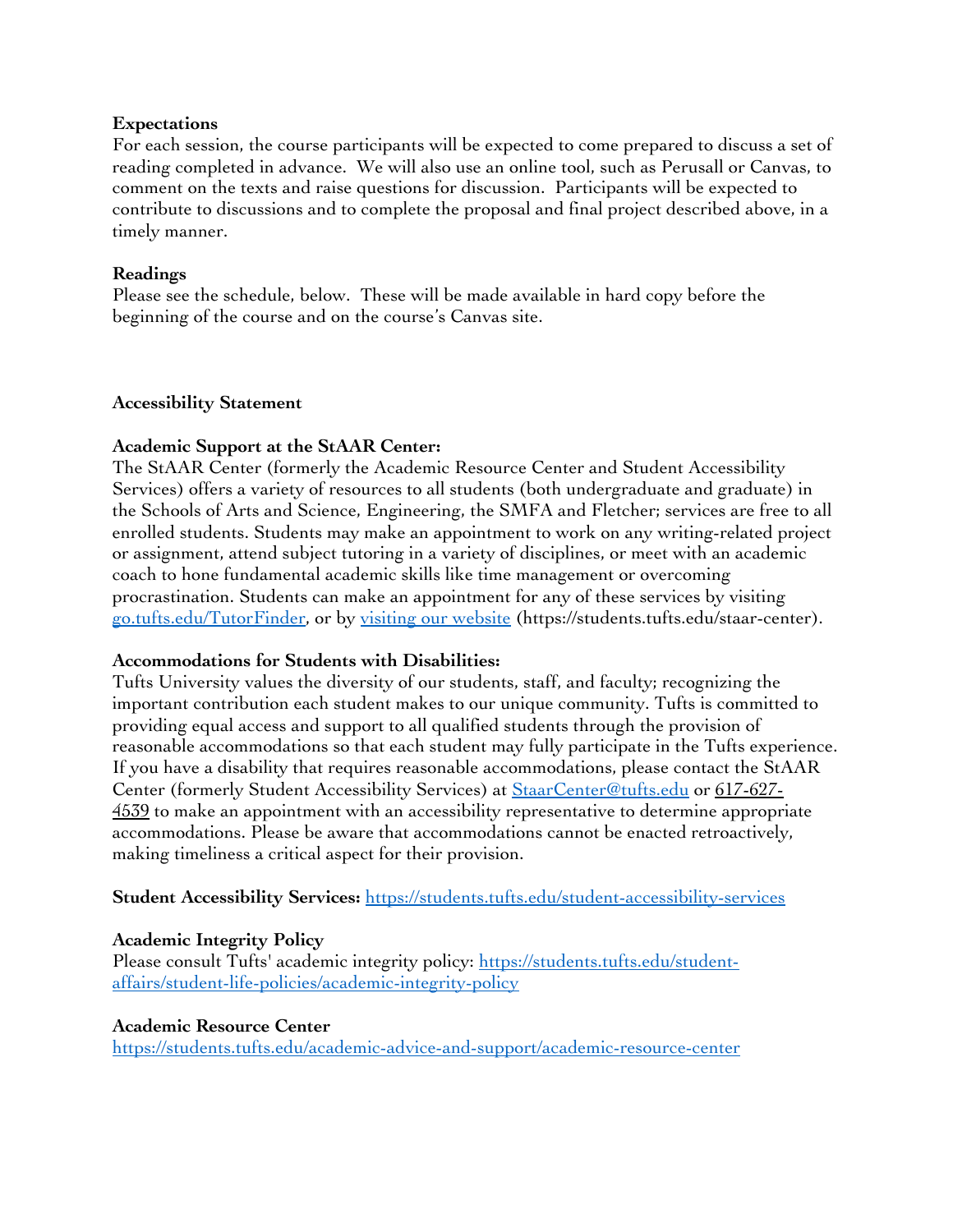### **Schedule**

1. What is a Freedom?

Locke, *Two Treatises of Government*, selections King, *Stride toward Freedom*, selections

- 2. What is a Source? Wood, *Power and Liberty*, Introduction Paine, *Common Sense*, selections Federalist 51
- 3. What is a Constitution? 1 Wood, *Power and Liberty*, Chs. 1-2 Declaration of Independence Allen, *Our Declaration*, selections
- 4. What is a Constitution? 2 Wood, *Power and Liberty*, Chs. 3-5 Allen, *Our Declaration*, selections

#### 5. Who is (and is not) a Citizen? - 1

- Sojourner Truth, *Narrative*, exc. Tocqueville, *Democracy in America*, exc. King, Letter from a Birmingham City Jail
- 6. Slavery and Race

Douglass, "What to the Slave is the Fourth of July?" Wood, *Power and Liberty*, Ch. 5 *The Founders' Constitution*, selections

7. Gender and Power

Declaration of Sentiments Lorde, "The Master's Tools Will Never Dismantle the Master's House." *The Founders' Constitution*, selections

### 8. The Courts and the Law

Wood, *Power and Liberty*, Ch. 6 From Plessy v. Ferguson to Brown v. Board of Education, selections. *The Founders' Constitution*, selections

9. The Public and the Private Wood, *Power and Liberty*, Ch. 7 *The Founders' Constitution*, selections